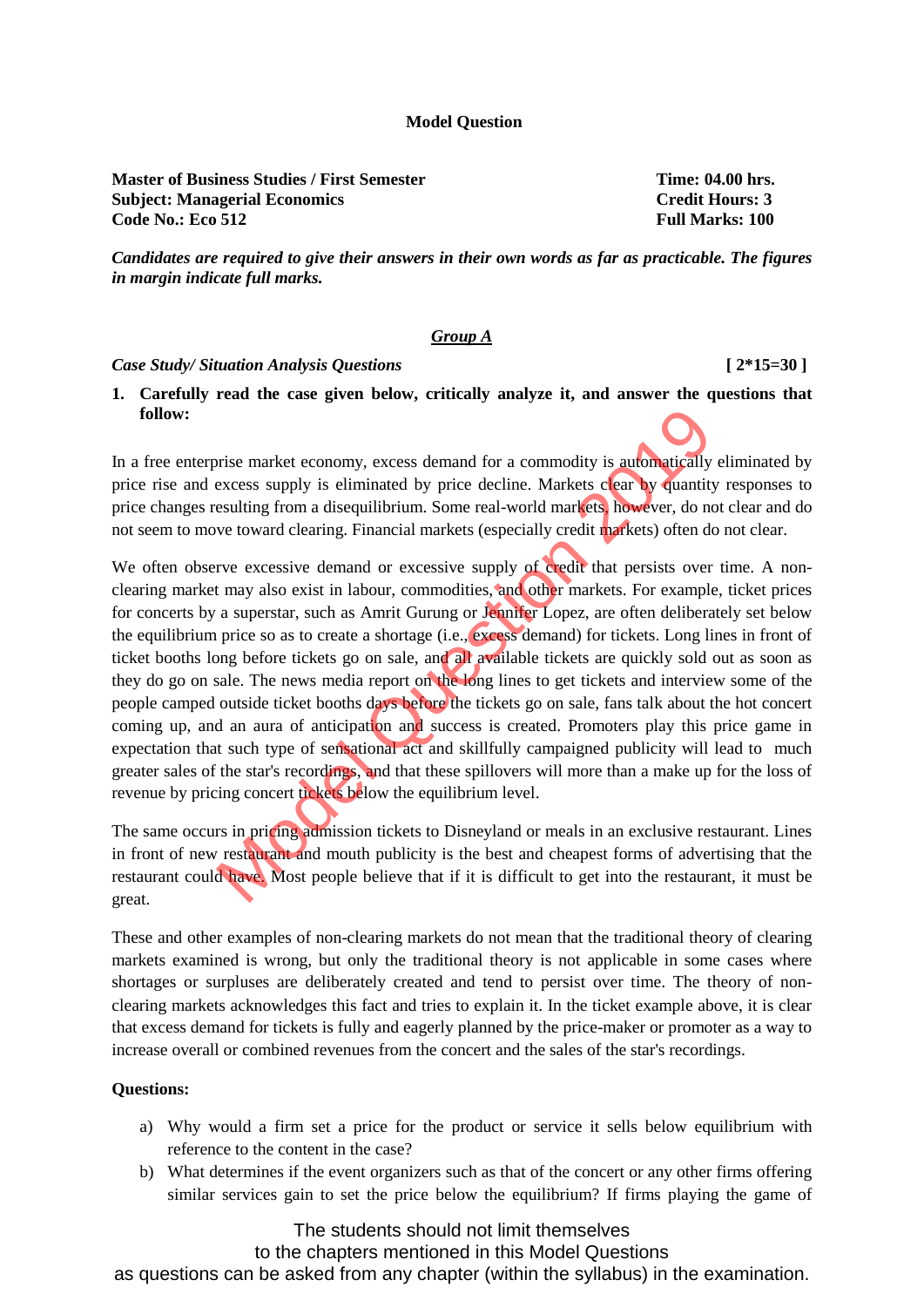setting price below the equilibrium level anticipating future benefit, why would your firm or any firm also adopt this strategy to earn a higher profit?

- c) If your firm could set the price of the product below the equilibrium price and increases its profit, would you, as a CEO of the firm, adopt this strategy? What should be the role of government in such practices? [ 5+5+5 ]
- 2. The demand and supply functions of wheat grain are depicted by the following equations. Od  $=$  $1500 - 25P$ ,  $Os = -750 + 25P$

The government announces a program to support a price increase of Rs 10 per kg of this grain, which imposes a price floor of Rs 55.

- a. What are the equilibrium price and the quantity of wheat before price support policy?
- b. What quantity of wheat is purchased by the consumers, supplied by the producers and purchased by the government under the price support policy?
- c. What is the change in consumer surplus, producer surplus and total surplus? What is the cost of government to implement the price support policy?
- d. As per the suggestions of economic advisors, the government changes the price support policy and provides subsidy of Rs 4.50 per kg sold. What is the price paid by consumer, price received by sellers, change in consumer surplus, change in producer surplus and government cost? of government to implement the price support policy?<br>
lever the suggestions of economic achiency and provides subsidy of Rs 4.50 per kg sold. What is the price paral<br>
ce received by sellers, change in consumer surplus, ch

e. Interpret the results obtained from both policies.  $[2+2+4+4+3]$ 

# *Group B*

#### **Problem Solving/ Critical Analysis Oriented Questions.**

#### $(Attempt any **THREE** questions)$  [ $3 \times 15 = 45$ ]

3. Demand function of a firm is given by  $Qd = 400 - 4Px + 0.5Y + 5Py - 3Pz$ .

- Where,  $Qd =$  Quantity demand for  $X$  good.
	- $Px = Price of X good$
	- $Y =$  Consumer's income
	- $Py = Price of Y good$
	- $Pz = Price of Z good$
- a. Find the quantity demanded if  $Px = Rs 15$ ,  $Y = Rs 3000$ ,  $Py = Rs 10$  and  $Pz = Rs 20$ .
- b. Using elasticities, estimated demand when price of X good decreases by 20%, income increases by 25%, price of Y good increases by 12% and price of Z good decreases by 18%.
- c. Explain the significance of demand forecasting in business decision making.
- d. What types of pricing policy would you suggest to increase the revenue for elastic and inelastic products? Give reasons. [2+5+5+3]
- 4. Consider the following total revenue and total cost functions for a biscuit factory.

 $P = 30 - 0.3Q$ ,  $C = 210 + 6Q$ 

- a. Compute profit maximizing output, price, TR and maximum profit.
- b. Compute sales maximizing output, price, profit and maximum total revenue.
- c. Compute sales maximizing output, price and TR under profit constraint of Rs 255 thousands.
- d. Which objective will be more effective to achieve business growth with stability? Give your critical comments.  $[4+3+4+4]$
- 5. a).What is production function? How does it help in the business decision making? [ 4+4 ] b) Let, production function,  $Q=100\sqrt{LK}$ ,  $C = Rs 2000$ ,  $r = Rs 100$ ,  $w = Rs 80$ ,  $P = Rs 4$ . Compute optimal employment of two variable inputs, maximum output and profit. What will be the optimal employment of inputs, maximum output and profits when total cost outlay increases to Rs 4000?  $[4 + 3]$

The students should not limit themselves

## to the chapters mentioned in this Model Questions

as questions can be asked from any chapter (within the syllabus) in the examination.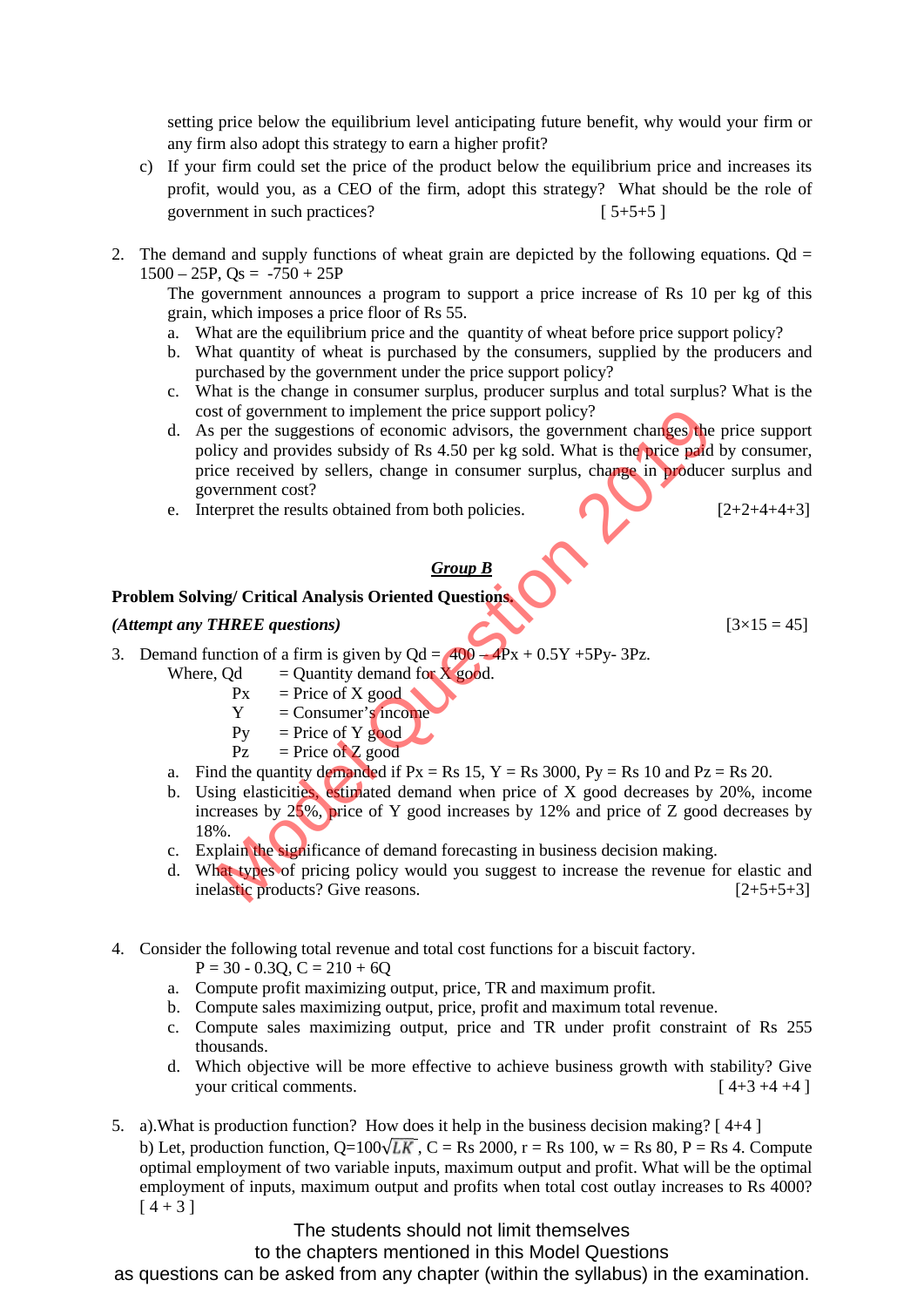6. Describe the process of measuring demand interrelationships for a multi -product firm. How can a firm determine the best level of output and price for products that are jointly produced in fixed proportions?  $[3 + (6+6)]$ 

#### *Group "C"*

#### **Concept Based Short Answer Questions**

#### *(Attempt any FIVE Questions)*  $(5 \times 5 = 25)$

- 7. What is the basic difference between using a subsidy to induce producers to install antipollution equipment and a tax on producers who pollute?
- 8. Differentiate economic profit and business profit with suitable examples.
- 9. Describe the scope of managerial economics.
- 10. How can demand be forecasted by moving average method? Explain with suitable examples.
- 11. Consider the following demand and cost functions for the oligopolist. (3+2)  $Q_1 = 210-30P_1$ ,  $Q_2 = 90-10P_2$  and TC = 3.5Q + Q<sup>2</sup>/60
	- a. Compute equilibrium price, output and profit at the point of kink.
	- b. Is this model applied in Nepalese market? Give Examples.
- 12. Explain the behavior of consumer towards risk and uncertainty with suitable example. Model Question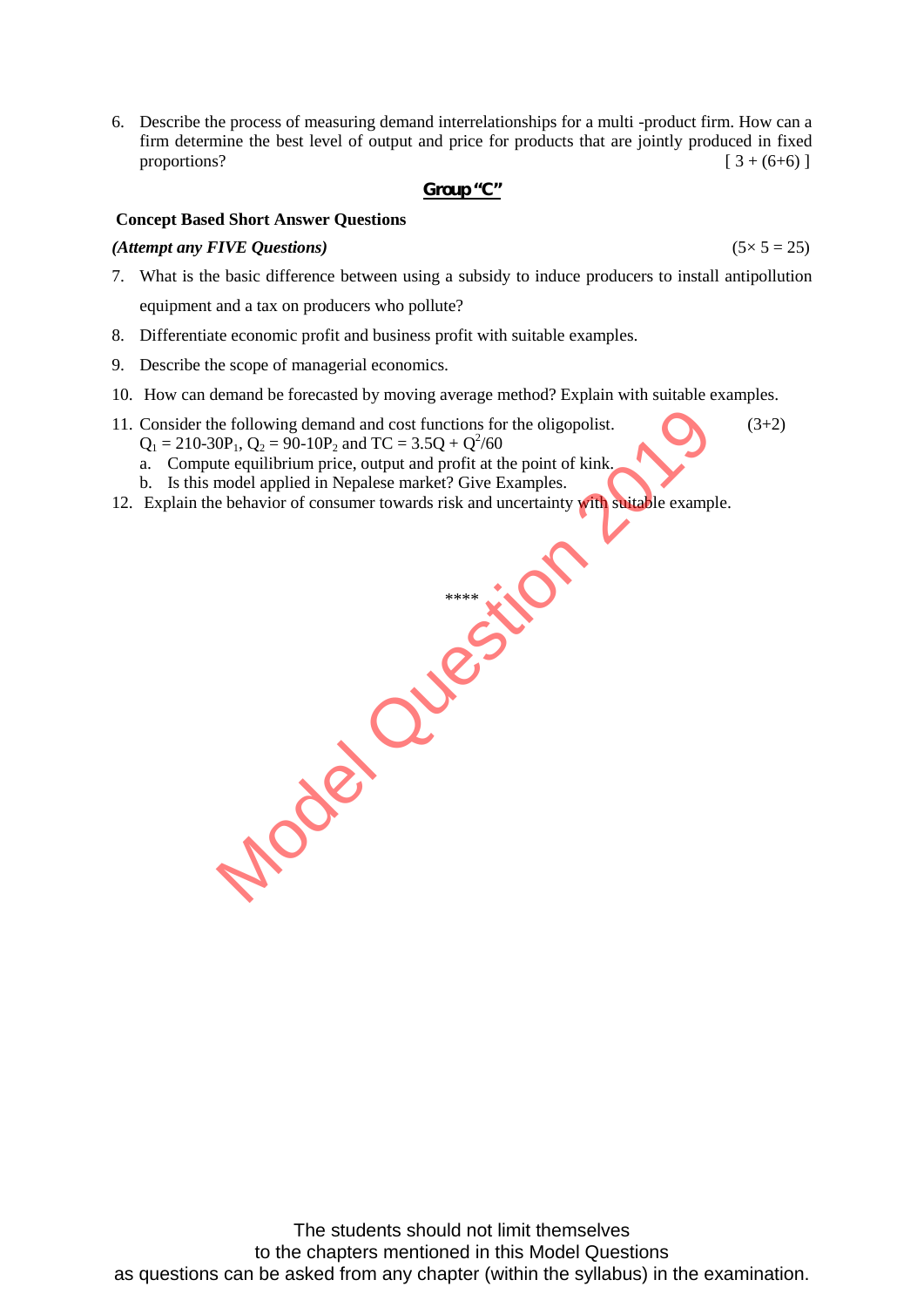# **TRIBHUVAN UNIVERSITY Faculty of Management Model Question MKT 511: Marketing Management (MBS: Marketing) 1 st Semester**

**Full Marks: 100 Pass Marks: 50 Time: 4 hrs**

**Candidates are required to answer the questions in their own words as far as practicable. Figures in brackets indicate full marks.**

**Group "A"**

**Case/ Situational Analysis Questions**

# **1. Read the following case carefully and answer the questions that follow: (30)**

Surya Nepal Private Limited (SNPL) is an Indo-Nepal-UK joint venture, which started operations in Nepal in 1986. Surya Nepal is now the largest private sector enterprise in Nepal and a subsidiary of ITC Limited, India, the balance shares are held by 20 Nepalese individual  $\&$ corporate shareholders and British American Tobacco (Investment) Limited, UK. Group "A"<br>Case/ Situational Analysis Questions<br>
case/ Situational Analysis Questions<br>
all Private Limited (SNPL) is an Indo-Nepal-UK joint venture<br>
in Nepal in 1986. Surya Nepal is now the largest private sector en<br>
iliary

Surya Nepal's business includes manufacture and marketing of cigarettes and readymade garments in Nepal as well as exports of ready-made garments with a total turnover of over US \$100 million.

Surya Nepal's commitment to its corporate vision "enduring value for all stakeholders" has been uncompromising through the years and is reflected in every product, process and service provided by the company.

The company was awarded the prestigious FNCCI National Excellence Award during 2007 for being the best-managed corporation in Nepal. The company is also the recipient of various national safety and environmental awards and with the constant focus on systemic work processes, both cigarette and garment factories are ISO- 9001:2000 certified.

Surya Nepal is planning to open a new cigarette plant in Tanahu to expand its business, Indian news agency PTI reported Friday. The company is preparing to install the cigarette production plant in the western hilly district within two years at the cost of IRs 150 million.

Surya Nepal's decision to establish the cigarette plant in Tanahu comes with ITC's plan to expand its international market. The new plant will create an additional employment for about 100 people.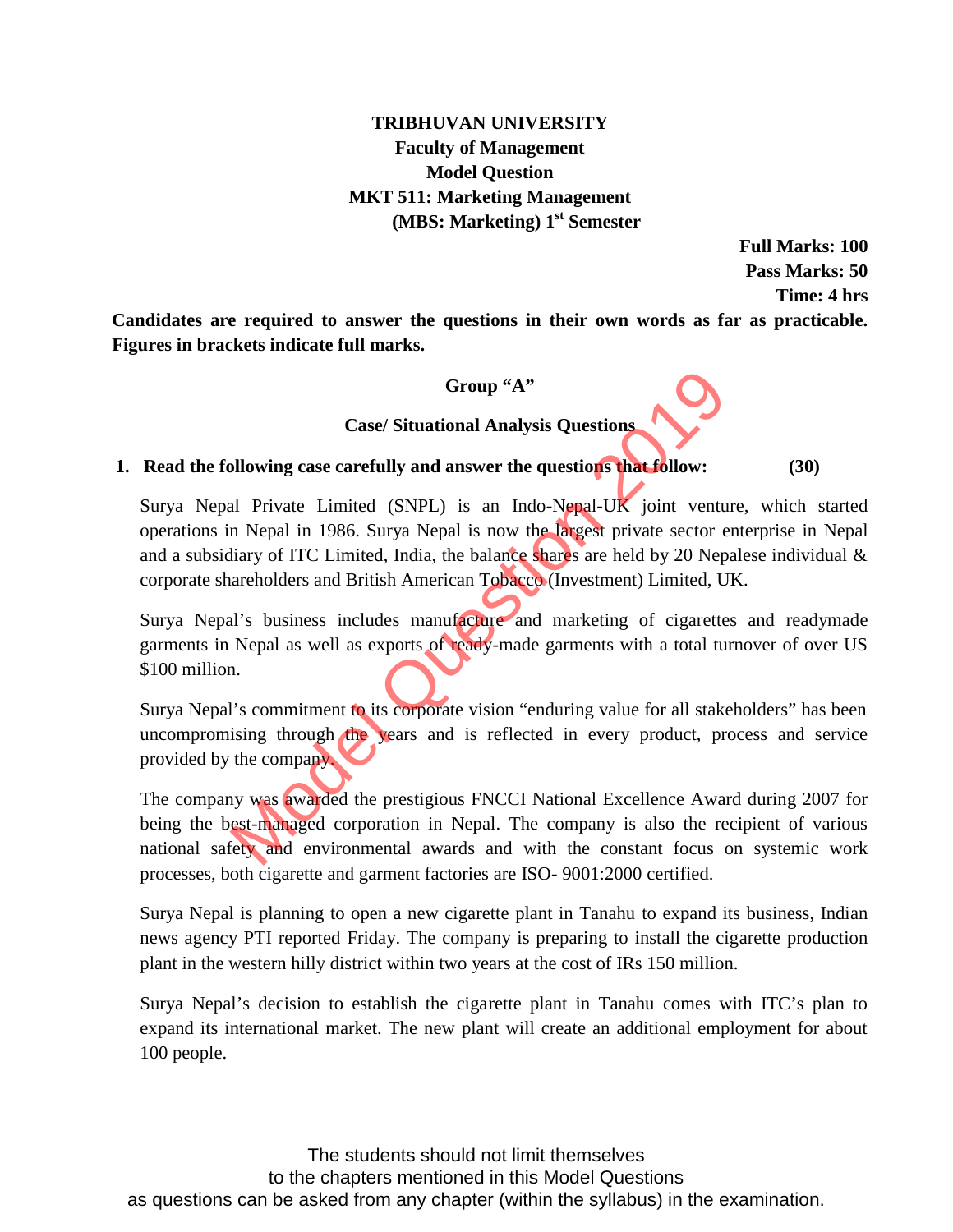Surya Nepal, the highest tax payer among Indian joint ventures, produces 15 brands of cigarettes and enjoys about 90 percent market share in Nepal.

# **Questions:**

- a. Why do you think Surya Nepal is focusing in Nepal's hilly area than in Terai?
- b. Identify and analyze the growth model of Surya Nepal.
- c. What could be the economic and social impact of the new factory in Tanahu?

# **Group "B"**

# **Problem Solving/ Critical Analysis Oriented Questions**

# Attempt any THREE questions: **(3X15** = 45)

- 2. What is marketing concepts? Discuss the major principles of the marketing concept and compare it with the holistic marketing concept.
- 3. "Customer retention and winning back lost customers are the key strategy in relationship marketing." Discuss.
- 4. "The marketing environmental forces are normally uncontrollable. Marketing managers have to design their marketing activities according to the influence of environmental forces." Discuss with example. HREE questions:<br>
The process of the marketing conceptors of the marketing conception<br>
This customers are horizonton and winning back lost customers are the key strategy<br>
This cuss.<br>
This cuss.<br>
Eting environmental forces a
- 5. What is demand Measurement? Explanin the methods of measuring current and future demand.

# **Group "C" Concept Based Short Answer Questions**

# **Answer any FIVE questions: (5x5=25)**

- 6. Explain the major characteristics of consumer market.
- 7. What is marketing planning? Why is marketing planning important?
- 8. Describe the methods of measuring current market demand.
- 9. How do you classify the reaction patterns of competitors?
- 10. What is product positioning? Describe the major types of positioning.
- 11. Discuss the factors influencing the distributions decisions.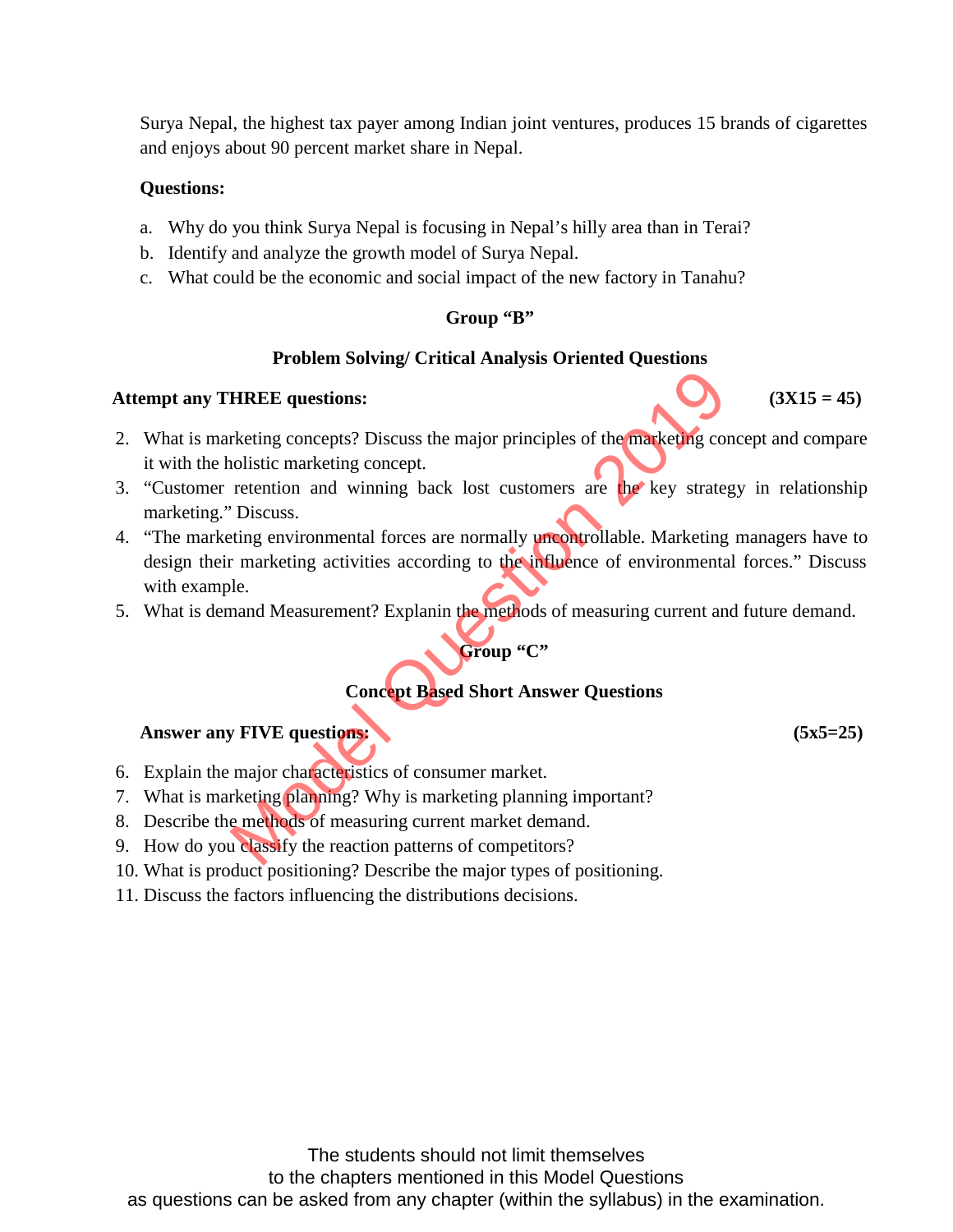# **TRIBHUVAN UNIVERSITY** FACULTY OF MANAGEMENT Office of the Dean **Model Question 2019**

# **MBS / First Semester / MSC 514: Statistical Methods**

*Candidates are required to answer all the questions in their own words as far as practicable. Figures in brackets indicate full marks.*

#### **Group "A"**

# *Case / Extended Problem Analysis Question :*

#### *Attempt all questions:*  $(30)$

1. (a) The manager of a particular sales store in Kathmandu has realized that the sales of product depend entirely on advertising and pricing. The manager of the store has collected the following data:

| Daily Sales (in 000 unit sold) | ىك |    | ت |  |  |
|--------------------------------|----|----|---|--|--|
| <b>Advertising</b> (Rs 000)    |    | ּ״ |   |  |  |
| Price (Rs)                     |    |    |   |  |  |

- (i) Develop the multiple regression equation that best fits the data.
- (ii) Compute the standard error of estimate.
- (iii) How much variation in sales is explained by advertising cost and price of product? Justify with appropriate statistical tool.  $(9 + 2 + 4 = 15)$
- 1. (b) The following table shows the yield of the crops of five different types of land in which three different types of fertilizer was used.

| Group "A"                                                                             |                      |                 |    |    |                |                |  |  |  |  |
|---------------------------------------------------------------------------------------|----------------------|-----------------|----|----|----------------|----------------|--|--|--|--|
| <u>ended Problem Analysis Question:</u>                                               |                      |                 |    |    |                |                |  |  |  |  |
| questions:                                                                            |                      |                 |    |    |                |                |  |  |  |  |
| ager of a particular sales store in Kathmandu has realized that the sales of product  |                      |                 |    |    |                |                |  |  |  |  |
| ntirely on advertising and pricing. The manager of the store has collected the follow |                      |                 |    |    |                |                |  |  |  |  |
|                                                                                       |                      |                 |    |    |                |                |  |  |  |  |
| aily Sales (in 000 unit sold)                                                         | 25                   | 30              | 25 | 32 | 20             | 21             |  |  |  |  |
| <b>Advertising</b> (Rs 000)                                                           | 5                    | 6               | 3  | 6  | $\overline{2}$ | $\overline{2}$ |  |  |  |  |
| Price (Rs)                                                                            | 10                   | 12 <sub>2</sub> | 14 | 15 | 10             | 11             |  |  |  |  |
|                                                                                       |                      |                 |    |    |                |                |  |  |  |  |
| Develop the multiple regression equation that best fits the data.                     |                      |                 |    |    |                |                |  |  |  |  |
| Compute the standard error of estimate.                                               |                      |                 |    |    |                |                |  |  |  |  |
| How much variation in sales is explained by advertising cost and price of pr          |                      |                 |    |    |                |                |  |  |  |  |
| $(9 + 2 + 4 = 15)$<br>Justify with appropriate statistical tool.                      |                      |                 |    |    |                |                |  |  |  |  |
| lowing table shows the yield of the crops of five different types of land in which th |                      |                 |    |    |                |                |  |  |  |  |
| t types of fertilizer was used.                                                       |                      |                 |    |    |                |                |  |  |  |  |
| <b>Types of</b>                                                                       | <b>Types of Land</b> |                 |    |    |                |                |  |  |  |  |
| fertilizer                                                                            | A                    | B               | C  | D  | E              |                |  |  |  |  |
| I                                                                                     | 20                   | 18              | 16 | 23 | 13             |                |  |  |  |  |
| $\mathbf H$                                                                           | 30                   | 25              | 22 | 15 | 28             |                |  |  |  |  |
| Ш                                                                                     | 25                   | 28              | 18 | 22 | 17             |                |  |  |  |  |
|                                                                                       |                      |                 |    |    |                |                |  |  |  |  |

Test at 5% level of significance whether there is significant difference in average yield of crop due to (i) five different types of land (ii) three different types of fertilizer.  $(7.5 + 7.5 = 15)$ 

**Full Marks: 100 Time: 4 Hrs**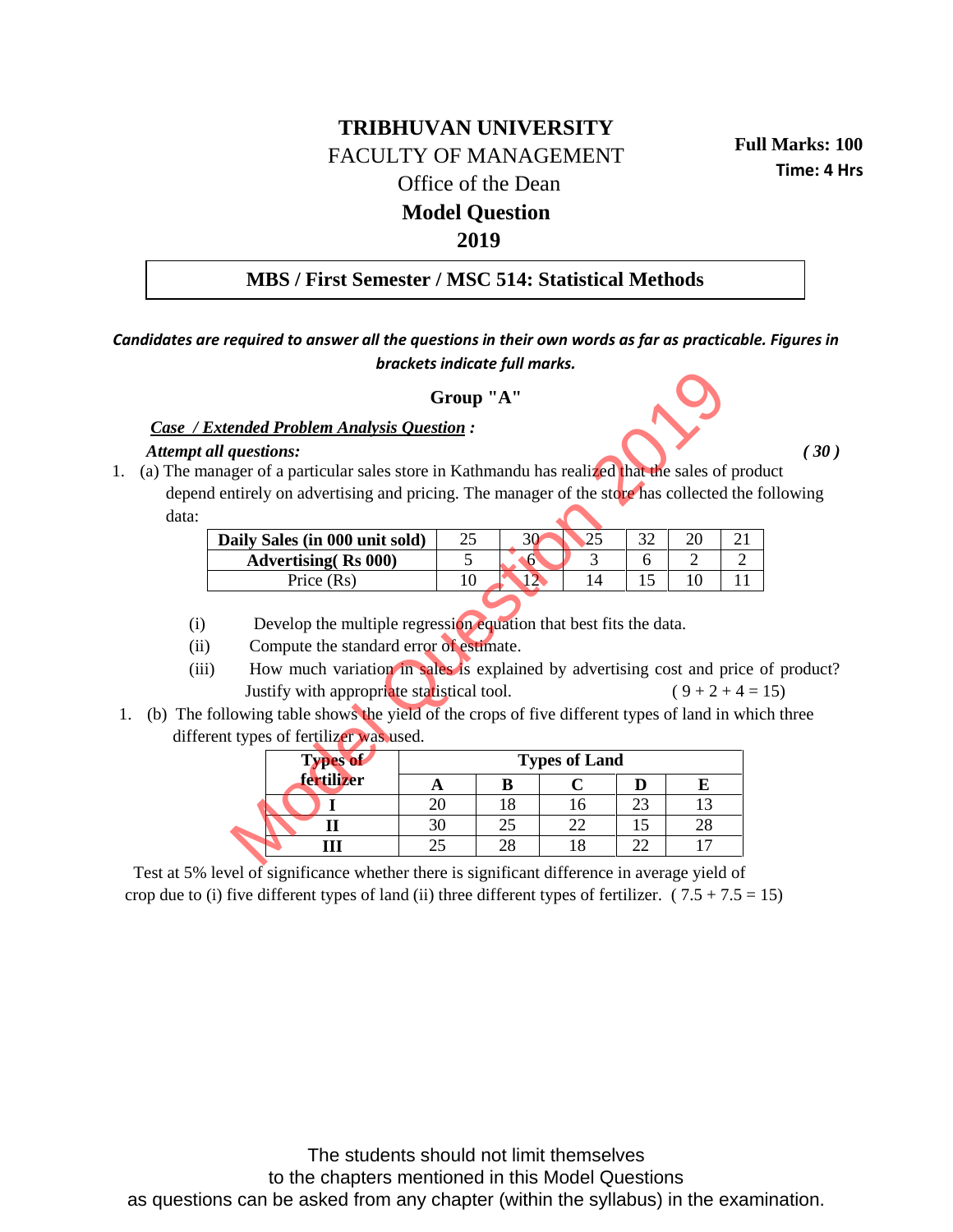### **Group "B"**

### *Problem Solving/ Critical Analysis Oriented Answer Questions*

#### *Attempt Any Three questions: ( 315 = 45 )*

2. (a) A factory has three plants  $P_1$ ,  $P_2$ , and  $P_3$ . Plant  $P_1$  produces 25% of its products, plant  $P_2$  produces

- 25% and plant P<sub>3</sub> produces 50% products. If the percentage of defective products produced by three plants  $P_1$ ,  $P_2$  and  $P_3$  are 1%, 2% and 3% respectively, and a product selected at random from the total production of the factory is found to be defective. From which plant the defective product is expected to be produced? Justify your result.
- 2. (b) From the following data test whether there is any association between the income level and

| <b>Morning Walk</b>                                                                                                                                                                                                                 | <b>Income level</b> |    |              |    |               |    |    |    |             |  |
|-------------------------------------------------------------------------------------------------------------------------------------------------------------------------------------------------------------------------------------|---------------------|----|--------------|----|---------------|----|----|----|-------------|--|
|                                                                                                                                                                                                                                     |                     |    | Low          |    | <b>Middle</b> |    |    |    | <b>High</b> |  |
| <b>Never</b>                                                                                                                                                                                                                        |                     |    | 27           |    | 48            |    |    |    | 15          |  |
| <b>Occasional</b>                                                                                                                                                                                                                   |                     |    | 25           |    | 64            |    |    |    | 14          |  |
| <b>Regular</b>                                                                                                                                                                                                                      |                     |    | 22           |    | 74            |    |    |    | 12          |  |
| hine produced 20 defective articles in a batch of 400. After overhauling the machin<br>ced 10 defectives in a batch of 300. Has the machine improved? Test at 5% level of<br>ficance.<br>nomial distribution to the following data. |                     |    |              |    |               |    |    |    |             |  |
| X                                                                                                                                                                                                                                   | 0                   |    |              |    |               |    | 3  |    | 4           |  |
| f                                                                                                                                                                                                                                   | 10                  | 25 |              |    | 30            |    | 20 |    | 15          |  |
| o calculate the mean, standard deviation and variance of binomial distribution from                                                                                                                                                 |                     |    |              |    |               |    |    |    |             |  |
| is assembled from the three components $C_1$ , $C_2$ and $C_3$ . The probabilities of these                                                                                                                                         |                     |    |              |    |               |    |    |    |             |  |
| nents being defectives are $0.01, 0.02$ and 0.05 respectively. What is the probability                                                                                                                                              |                     |    |              |    |               |    |    |    |             |  |
| bled product (i) will be defective (ii) will not be defective?                                                                                                                                                                      |                     |    |              |    |               |    |    |    |             |  |
| duct knowledge score of 8 sales executives before and after training is given below                                                                                                                                                 |                     |    |              |    |               |    |    |    |             |  |
| cutive                                                                                                                                                                                                                              |                     | A  | <sub>B</sub> | C  | D             | E  | F  | G  | H           |  |
| re before training                                                                                                                                                                                                                  |                     | 60 | 64           | 62 | 63            | 68 | 61 | 63 | 64          |  |
| re after training                                                                                                                                                                                                                   |                     | 64 | 67           | 64 | 65            | 62 | 66 | 66 | 65          |  |
| u agree that training program has benefitted to the executives? Test the appropriate                                                                                                                                                |                     |    |              |    |               |    |    |    |             |  |
| thesis at 5% level of significance                                                                                                                                                                                                  |                     |    |              |    |               |    |    |    |             |  |

morning walk habit of the people in a certain community. Use  $= 10\%$ .

- 3. (a) A machine produced 20 defective articles in a batch of 400. After overhauling the machine, it produced 10 defectives in a batch of 300. Has the machine improved? Test at 5% level of significance.
- 3. (b) Fit a binomial distribution to the following data:

Also calculate the mean, standard deviation and variance of binomial distribution from the data.

- 4.(a) A product is assembled from the three components  $C_1$ ,  $C_2$  and  $C_3$ . The probabilities of these components being defectives are 0.01, 0.02 and 0.05 respectively. What is the probability that the assembled product (i) will be defective (ii) will not be defective?
- 4. (b) The product knowledge score of 8 sales executives before and after training is given below.

| <b>Executive</b>             |    |    |    |    |    |    |  |
|------------------------------|----|----|----|----|----|----|--|
| <b>Score before training</b> |    | 64 | UΖ | 68 | 61 |    |  |
| <b>Score after training</b>  | 64 |    |    | 62 | 66 | 66 |  |

Do you agree that training program has benefitted to the executives? Test the appropriate hypothesis at 5% level of significance.

- 5.(a) In an intelligent test administrated to 1.000 students, the average score was 42 and standard deviation 24. Find the (i) number of students exceeding a score 50 (ii) lowest score of top 100 students (iii) highest score of lowest 100 students.
- 5.(b) Samples of the two types of electric bulbs were tested for length of life and following results were obtained.

|                | Sample size | Sample mean (hrs) | Sample standard deviation (hrs) |
|----------------|-------------|-------------------|---------------------------------|
| <b>Type I</b>  |             |                   | 36                              |
| <b>Type II</b> |             |                   | 40                              |

Find the standard error of difference of means. Also, test whether the type I bulb is superior than the type II bulb regarding to their length of life.

The students should not limit themselves to the chapters mentioned in this Model Questions as questions can be asked from any chapter (within the syllabus) in the examination.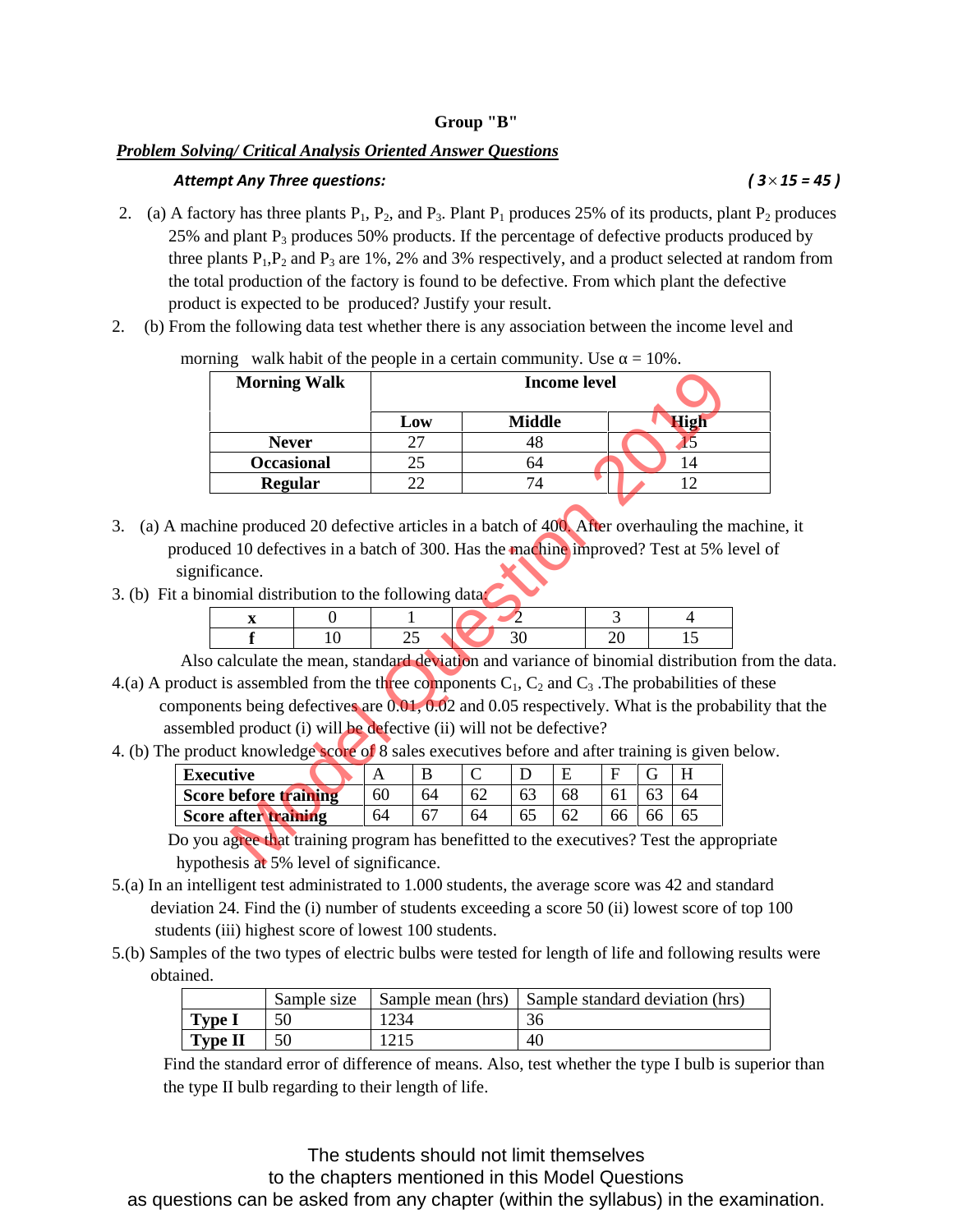#### **Group "C"**

#### *Concept Based Short Answer Questions:*

#### *Answer any Five questions: ( 5 5 = 25 )*

- 6. In a tri-variate distribution, it is found that  $r_{12} = 0.863$ ,  $r_{13} = 0.648$  and  $r_{23} = 0.709$ . Find the values of  $r_{12.3}$ ,  $r_{23.1}$  and  $r_{13.2}$ .
- 7. A sample of 40 light bulbs from a manufacturing lot had average life of 1416 hours with standard deviation of 30 hours. Construct 90% and 99% confidence intervals for true population mean.
- 8. A salesperson of Kathmandu Mall has a 70% chance of making a sale to each customer. The behavior of successive customer is assumed to be independent. If two customers A and B enter, what is the probability that the salesperson will make a sale to (i) none (ii) at least one?
- 9. In a certain town, the average number of road accident per day follows the Poisson distribution, find the probability that there will be (i) no accident in a day (ii) at most 2 accidents in a day (iii) at least 2 accidents in a day.
- 10. A random sample of size 20 from a normal population gives a sample mean of 42 and sample standard deviation of 6. Test the hypothesis that the population mean is 44.
- 11. Write short notes:
	- (i) Properties of binomial distribution (ii) Hypothesis testing.

**The Endamn Current**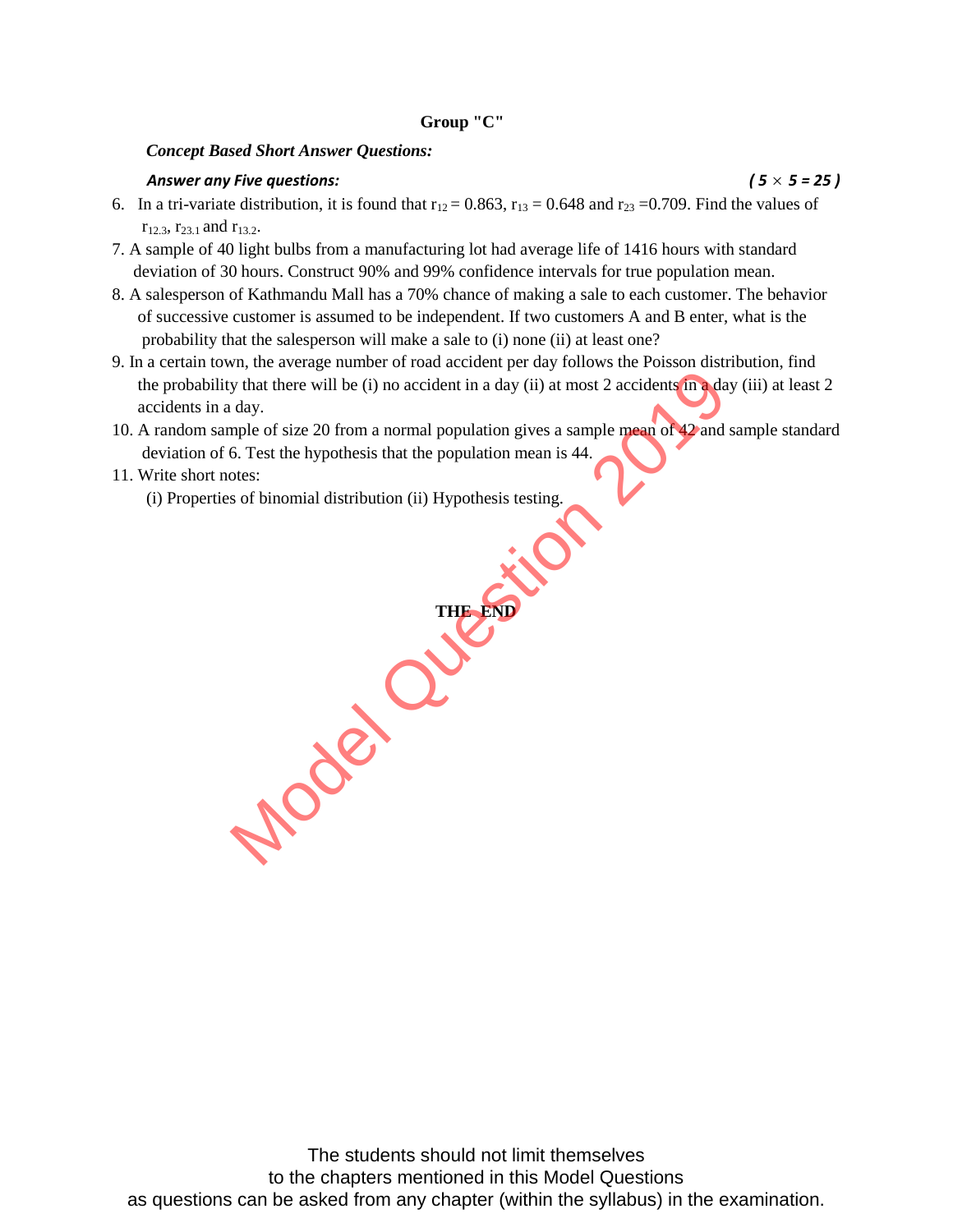# **TRIBHUVAN UNIVERSITY** FACULTY OF MANAGEMENT Office of the Dean **Model Question 2019**

**MBS / First Semester / MGT 519: Managerial Communication**

**Time: 4 hrs. Full Marks: 100 Pass Marks: 50**

Attempt all the questions.

# **Group "A"** *Case Analysis Question*

#### **1. Read the following case and answer the questions asked below. [30]**

Taking classes with a skilled teacher and getting real-life practice while living in another country are proven ways to learn a new language, but what if neither of these options is available to you? Thanks to the growth of social networking technology and other Web 2.0 communication tools, independent language learners now have a multitude of online learning options. the content and answer in questions asked below.<br>
Sees with a skilled teacher and getting real-life practice while l<br>
muntry are proven ways to learn a new language, but what if netther<br>
available to you? Thanks to the gro

Palabea *(www.palabea.net)* is a great example of the possibilities of the Web 2.0 approach to learning. By adapting social networking concepts for the unique demands of language learning, this service offers numerous helpful features:

- Online chat with other language learners. No matter what language you're trying to learn, someone somewhere in the world speaks it—and is trying to learn your language. Palabea lets you connect and help each other with text, audio, or video chat.
- Connections to native speakers in your local area. Palabea can connect you with nearby native speakers of the language you're trying to learn.
- User-generated content. Palabea offers a growing col- lection of podcasts, video lectures, documents, and other learning tools, all contributed by members.
- Virtual classrooms. Just as online meeting systems let business colleagues collaborate in real time on reports and other documents, Palabea's virtual classrooms let members meet online to review and correct translations and other projects.

Palabea is just one of many online resources that can help language learners. For example, the Free Language website *(http://freelanguage.org)* offers links to free resources for several dozen languages.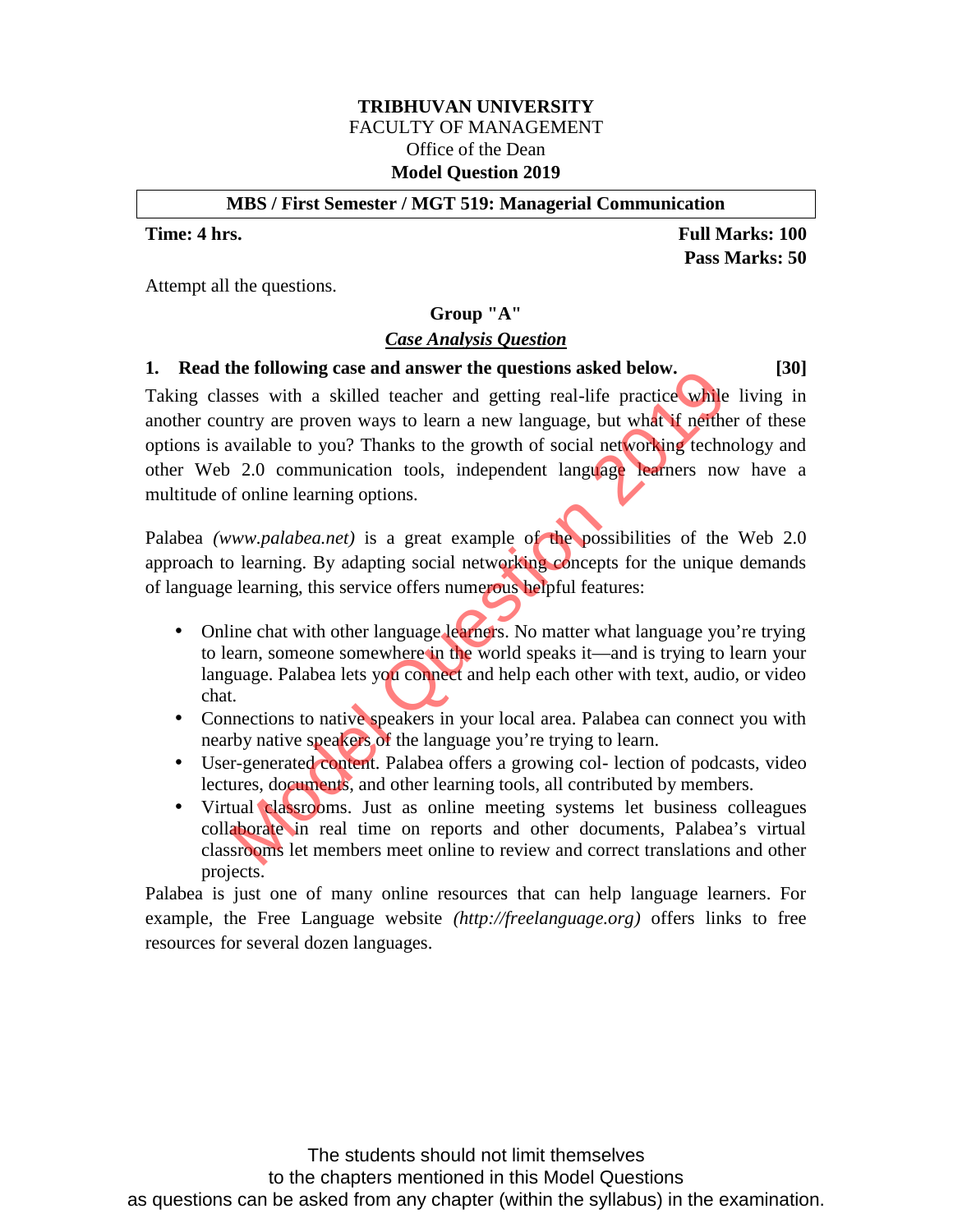# **Questions**

- a. How could a multinational company such as IBM benefit from the capabilities offered by Palabea and similar websites?
- b. As a manager, would you be comfortable having employees use a free service such as Palabea before sending them on important overseas assignments?
- c. What is the revolution brought by the web 2.0 or social communication module? What are the challenges for businesses in Nepal that totally depend online?

# **Group "B"**

# *Problem and Application of Concepts last example 13x15=45]*

# **Answer ANY THREE of the following questions**

| ALP conference and answer the following.<br><b>a.</b> enumerate the weaknesses of the email.<br><b>b.</b> rewrite the email effectively following the three steps writing process. | Read the following email about resending the revised bio of a speaker for the |
|------------------------------------------------------------------------------------------------------------------------------------------------------------------------------------|-------------------------------------------------------------------------------|
| 8886                                                                                                                                                                               | Email                                                                         |
| 652<br>O<br><b>SCALE</b>                                                                                                                                                           | $0 - 7$                                                                       |
| Delete<br>Reply All Forward<br>Reply<br>Junk                                                                                                                                       | <b>Print</b><br>. In Co                                                       |
| <b>Maureen Withers</b><br>To:<br>Keith Stapleton<br>From:<br><b>Subject: Question</b>                                                                                              |                                                                               |
| Hey Maureen!                                                                                                                                                                       |                                                                               |
|                                                                                                                                                                                    | Your bio looks teeny tiny compared to the others. Time is short, so we        |
|                                                                                                                                                                                    | need to get a rewrite if you want to. Please send this to me ASAP!            |
| know                                                                                                                                                                               | If you want to see an example of another speaker's bio, just let me           |
| Keith                                                                                                                                                                              |                                                                               |
|                                                                                                                                                                                    |                                                                               |
| - Keith Stapleton                                                                                                                                                                  |                                                                               |
|                                                                                                                                                                                    |                                                                               |
|                                                                                                                                                                                    |                                                                               |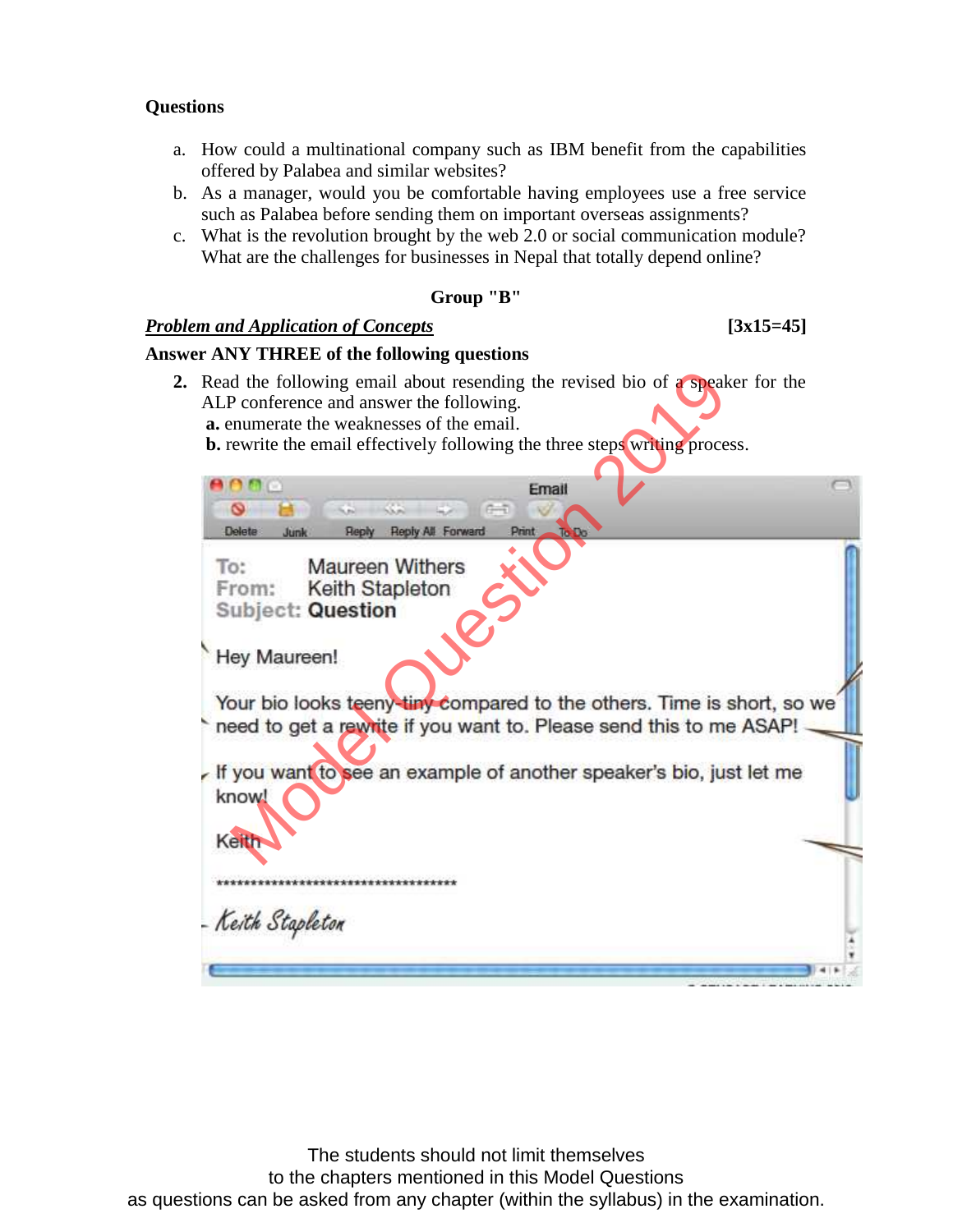- **3.** South by Southwest (SXSW) is a family of conferences and festivals in Kathmandu, Nepal that showcase some of the world's most creative talents in music, interactive media, and film. In addition to being a major entertainment venue for a week every March, SXSW is also an increasingly important trade show, an opportunity for companies to present products and services to potential customers and business partners. You work for a company that makes music training equipment, such as an electronic keyboard with an integrated computer screen that guides learners through every step of learning to play the keyboard. Your manager has asked you to look into whether the company should rent an exhibition booth at SXSW next year. Prepare a work plan for an analytical report that will assess the promotional opportunities at SXSW and make a recommendation on exhibiting. Include the statement of purpose, a problem statement for any research you will conduct, a description of what will result from your investigation, the sources and methods of data collection, and a preliminary outline.
- **4.** Xtremity Plus is known for its outlandish extreme sports products, and the Looney Launch is no exception. Fulfilling the dream of every childhood daredevil, the Looney Launch is an aluminum and fiberglass contraption that quickly unfolds to create the ultimate bicycle jump. The product has been selling as fast as you can make it, even though it comes plastered with warning labels proclaiming that its use is inherently dangerous. As Xtremity Plus's CEO, you were nervous about introducing this product, and your fears were just confirmed: You've been notified of the first lawsuit by a parent whose child broke several bones after crash-landing off a Looney Launch. Write a post for your internal blog, explaining that the Looney Launch is being removed from the market immediately. Tell your employees to expect some negative reactions from enthusiastic customers and retailers but explain that (a) the company can't afford the risk of additional lawsuits; and (b) even for Xtremity Plus, the Looney Launch pushes the envelope a bit too far. The product is simply too dangerous to sell in good conscience. ement for any research you will conduct, a description of **what** w<br>m your investigation, the sources and methods of data **collection**<br>iminy outline.<br>Eminy putile.<br>Imminy putiles known for its outlandish extreme sports prod
- **5.** Your new company, World Connect Language Services, started well and is going strong. However, to expand beyond your home market, you need a onetime infusion of cash to open branch offices in other cities all over the country. At the Entrepreneur's Lunch Forum you attended yesterday, you learned about several angels, as they are called in the investment community—private individuals who invest money in small companies in exchange for a share of ownership. One such angel, Muna Khanal, told the audience that she is looking for investment opportunities outside of high technology, where angels often invest their money. She also indicated that she looks for entrepreneurs who know their industries and markets well, who are passionate about the value they bring to the marketplace, who are committed to growing their businesses, and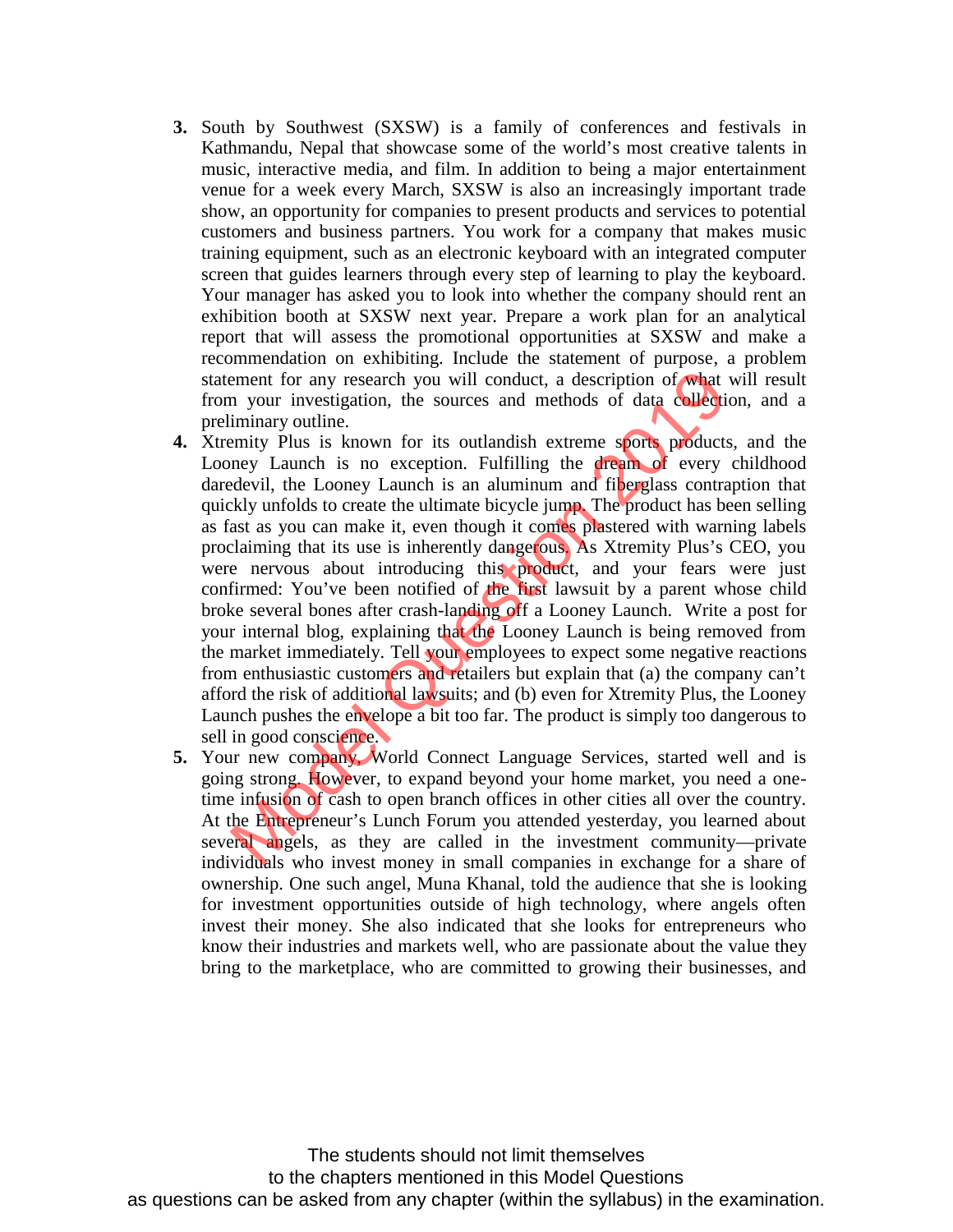who have a solid plan for how they will spend an investor's money. Fortunately, you meet all of her criteria. Now write a letter to Ms Khanal, introducing yourself and your business and asking for a meeting at which you can present your business plan in more detail. Explain that your office was booked to capacity within two months of opening, thanks to the growing number of international business professionals looking for translators and interpreters. You've researched in all the states and identified at least 4 other cities that could support a language services office such as yours. Making up whatever other information you need, write a four-paragraph (or more if required) message following the AIDA model, ending with a request for a meeting within the next four weeks.

# **Group "C"** *Concept Based Answer Questions*

#### **Answer any FIVE questions.** 5X5=25

- **6.** Why business communication is important to your career?
- **7.** Explain the importance of business etiquette in business communication.
- **8.** Explain the purpose of application letters, and describe how to apply the AIDA organizational approach to them. Group "C"<br>
Concept Based Answer Questions<br>
usiness communication is important to your career?<br>
In the importance of business etiquette in business communication.<br>
In the purpose of application letters, and describe how to
- **9.** Explain the role of primary research in report writing.
- **10.** Highlight the importance of presentation in your business career.
- **11.** What are the major types of interviews and what employers look for during the interviews?

The students should not limit themselves to the chapters mentioned in this Model Questions as questions can be asked from any chapter (within the syllabus) in the examination.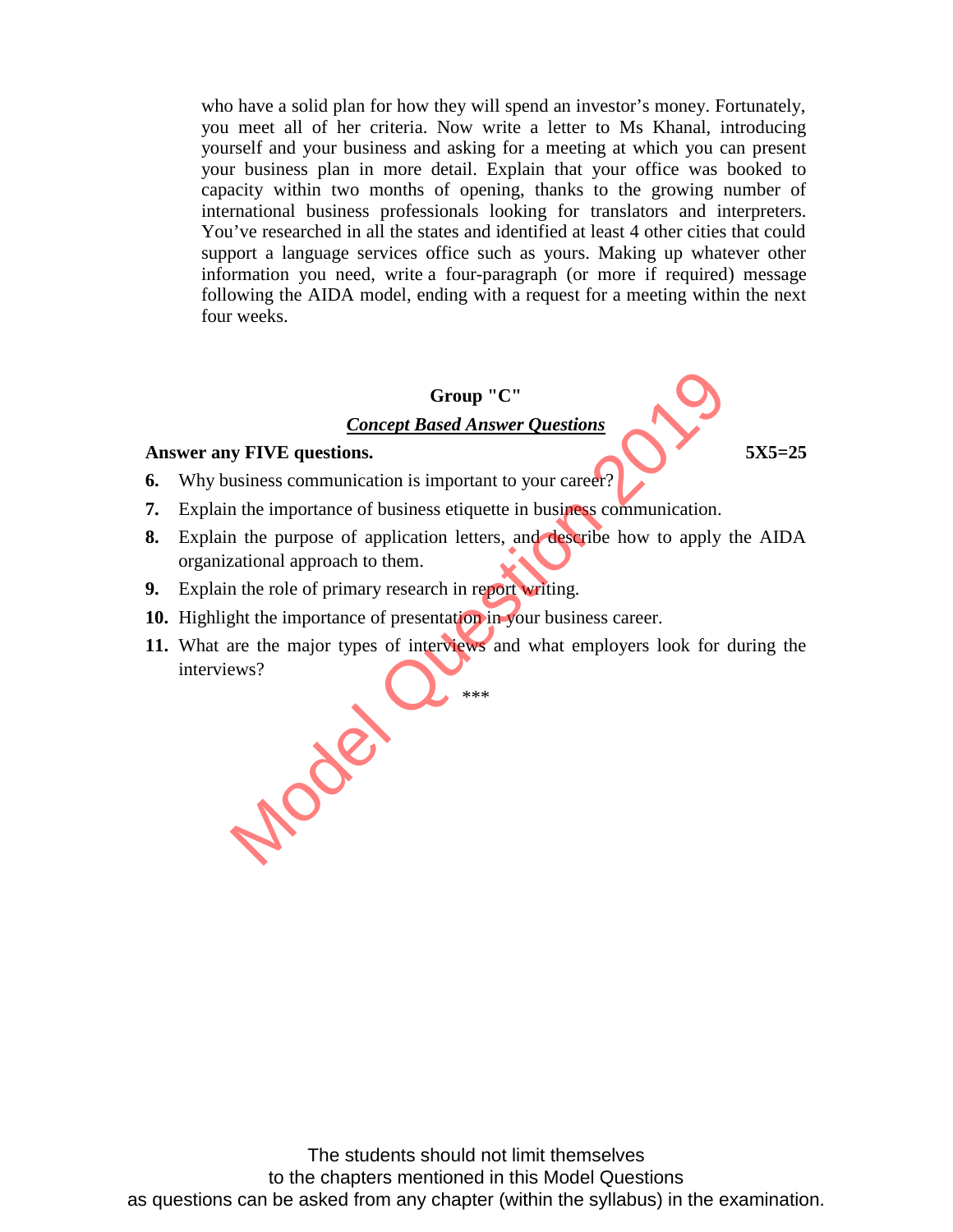# **TRIBHUVAN UNIVERSITY Faculty of Management** Model question, 2076

**Program:** Master of Business Studies/I semester **Full Marks: 100 Course:** MGT. 515 Organizational Behavior

**Time: 4** Hours

*Candidates are required to answer the questions in their own words as far as practicable. The figures in brackets indicate full marks.*

**Section 'A': Case Analysis 1. Carefully read and analyze the case given below and answer the questions that follow: (3x10=30)**

Good people – valuable employees – quit their jobs every day. Usually, they leave for better positions elsewhere. Take Anup, an experienced banker in a reputed bank, who scribbled the following remarks on his exit interview questionnaire:

*"This job isn't right for me. I like to have more input on decisions that affect me- more of a chance to show what I can do. I don't get enough feedback to tell if I'm doing a good job or not, and the company keeps people in the dark about where it's headed. Basically, I feel like an interchangeable part most of the time"*. Section 'A': Case Analysis<br>
Mand analyze the case given below and answer the questions that follo<br>
valuable employees – quit their jobs every day. Usually, they leave<br>
2019 Analyze Papu, an experienced banker in a reputed

In answer to the question about whether the company could have done anything to keep him, Anup replied simply, "Probably not." Why do so many promising employees leave their jobs? And why do so many others stay on but perform at minimal levels for lack of better alternatives? One of the main reasons – Anup's reason – can be all but invisible, because it's so common in many organizations; a system wide failure to keep good people.

Companies should be concerned about employees like Anup. By investing in human capital, they may actually help reduce turnover, protect training investments, increase productivity, improve quality, and reap the benefits of innovative thinking and teamwork.

Human resource professionals and managers can contribute to corporate success by encouraging employees' empowerment, security, identity, connectedness, and competence. How? By recognizing the essential components of keeping their best people and by understanding what enhances and diminishes those components.

Anup doubts that his company will ever change, but other organizations are taking positive steps to focus on and enhance employee retention. As a result, they are reducing turnover, improving quality, increasing productivity, and protecting their training investments.

The students should not limit themselves to the chapters mentioned in this Model Questions as questions can be asked from any chapter (within the syllabus) in the examination.